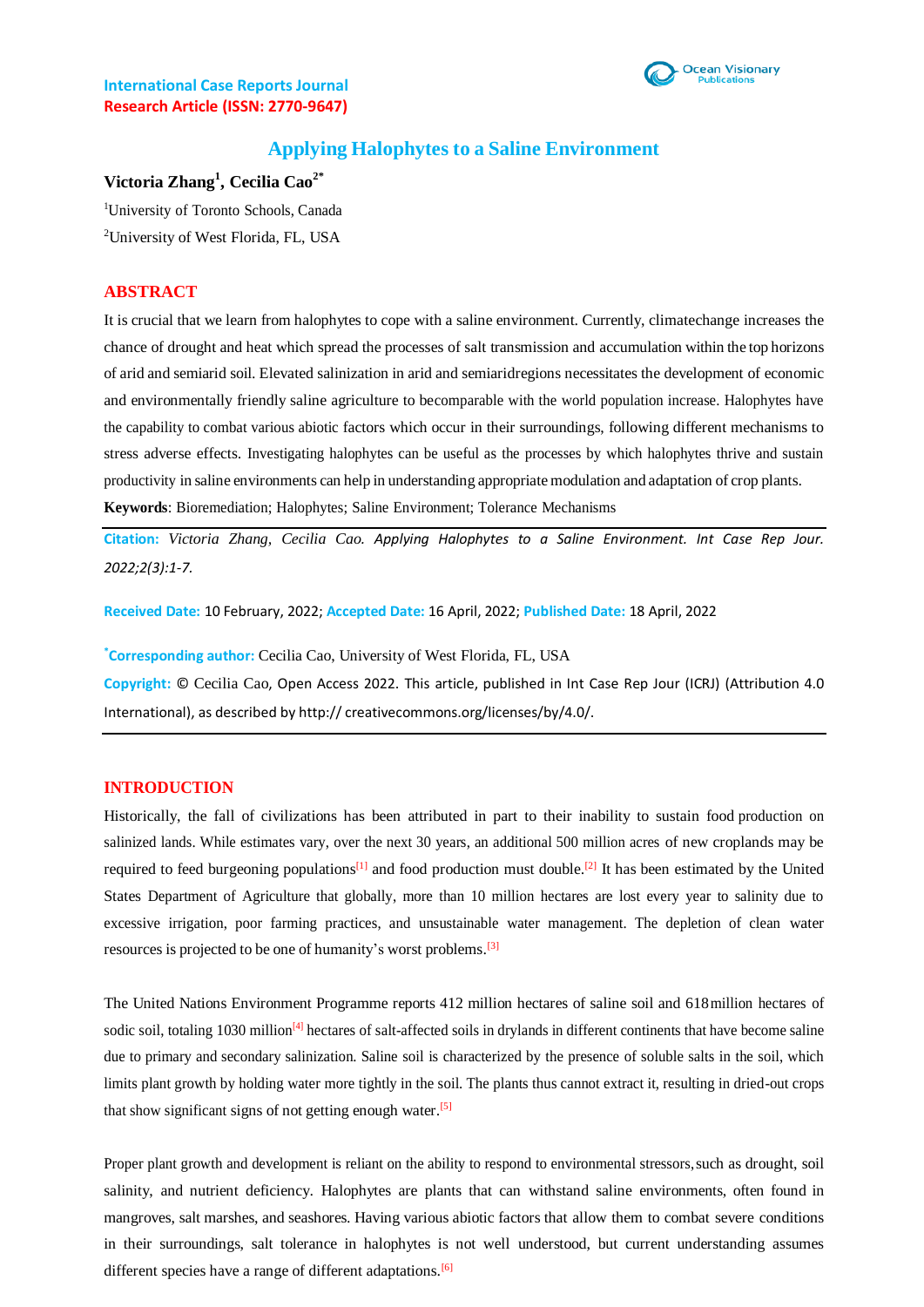Investigating halophytes can help scientists find ways to regulate conventional crop growth by analyzing the processes that allow halophytes to thrive in saline water. There is also potential for genetictransformation, as genes that are specifically geared towards allowing halophytes to respond to salt concentrations may allow for transgenic crops that have an adaptation to high salt concentrations. Halophytes may also be used as bioremediators (Qadir M *et al.*, 1996) due to their potential to leach saltsfrom soil.

#### **1. Halophyte-Based Agriculture**

Halophytes are capable of tolerating a wide range of salinities, even beyond seawater concentration (Yensen, 2006). In the early 1960s, Hugo and Elisabeth Boyko demonstrated that it may be possible tocultivate crops with seawater (Byoko and Byoko, 1964). However, the majority of agricultural crops are highly salt-intolerant, with 2 dS m-1 causing a 19% reduction in beans, 14% in peppers, 12% in corn, and 12% in potatoes. To produce sufficient quantities of food and economic vield, two research directions were proposed: the cross-breeding of salt-tolerant species<sup>[7]</sup> and the domestication ofhalophytes. As it seemed promising, many research efforts worldwide were dedicated to the first option, but it proved too difficult a task as salt-tolerance is a multigenetic trait.<sup>[7,8]</sup> To date, most scientific literature still focuses on basic research questions with regards to salt-tolerance mechanisms, as they are still not well understood.

### **1.1 Halophytes as Potential Fodder Crops**

Over the course of 3 years, 78 plant species that could be irrigated with 100% seawater and an additional 22 that could be irrigated with 10% were identified.<sup>[9]</sup> Atriplex nummularia, while highly salt-tolerant, is lacking as a food source and cannot be used as fodder. However, many other species of saltbush may be used as a complimentary nutrient source if combined with energy supplements—such as barley—for small ruminants.<sup>[10]</sup> Salt accumulation results in reduced nutritional value, so if halophytes are to be used as fodder, they must be fed to animals in combination with more nutritious crops. By testing ash content, Distichlis spicata and A. nummularia were identified as a potential fodder crops.[9,11] An experiment involving feeding S. bigelovii straw or seed meal to lambs showed that it could be used as a feed substitute in arid coastal regions where fresh water for crop irrigation is limited.<sup>[12]</sup> For other species of Salicornia, 40% of fish meal was replaced in the conventional fish meal diet, with no adverse effect on fish growth and body composition.<sup>[13]</sup>

#### **1.2 Halophytes as Potential Food Crops**

Halophytes also have the potential to be sold as gourmet vegetables. For centuries, some species of halophytes including Crithmum maritimum, Portulaca oleracea, Salicornia spp. and Aster tripolium—have been gathered and consumed for centuries. These species are known for their ability to synthesize simple and complex sugars, amino acids, quaternary ammonium compounds, polyols and antioxidants.<sup>[14,15]</sup> Several halophytes—such as Salicornia spp. and Aster tripolium— are already being sold as sea vegetables and salad crops on European markets at comparatively high prices (Böer, 2006) and others—such as Salsola soda, Crambe maritima and Beta maritime have great potential to be released into the market as well. Crithmum maritimum, prized for its antiscorbutic properties, has been collected by sailors along the maritime cliffs for years.<sup>[16]</sup> Inula crithmoides is a species traditionally consumed in Lebanon, and less commonly in other Mediterranean countries such as Spain and Italy.<sup>[17,18,19]</sup>

Atriplex hortensis (red orach) and Tetragonia tetragonioides (New Zealand spinach) have been suggested as spinach replacements. Since ancient times, the former has been cultivated for its edible and is still grown in kitchen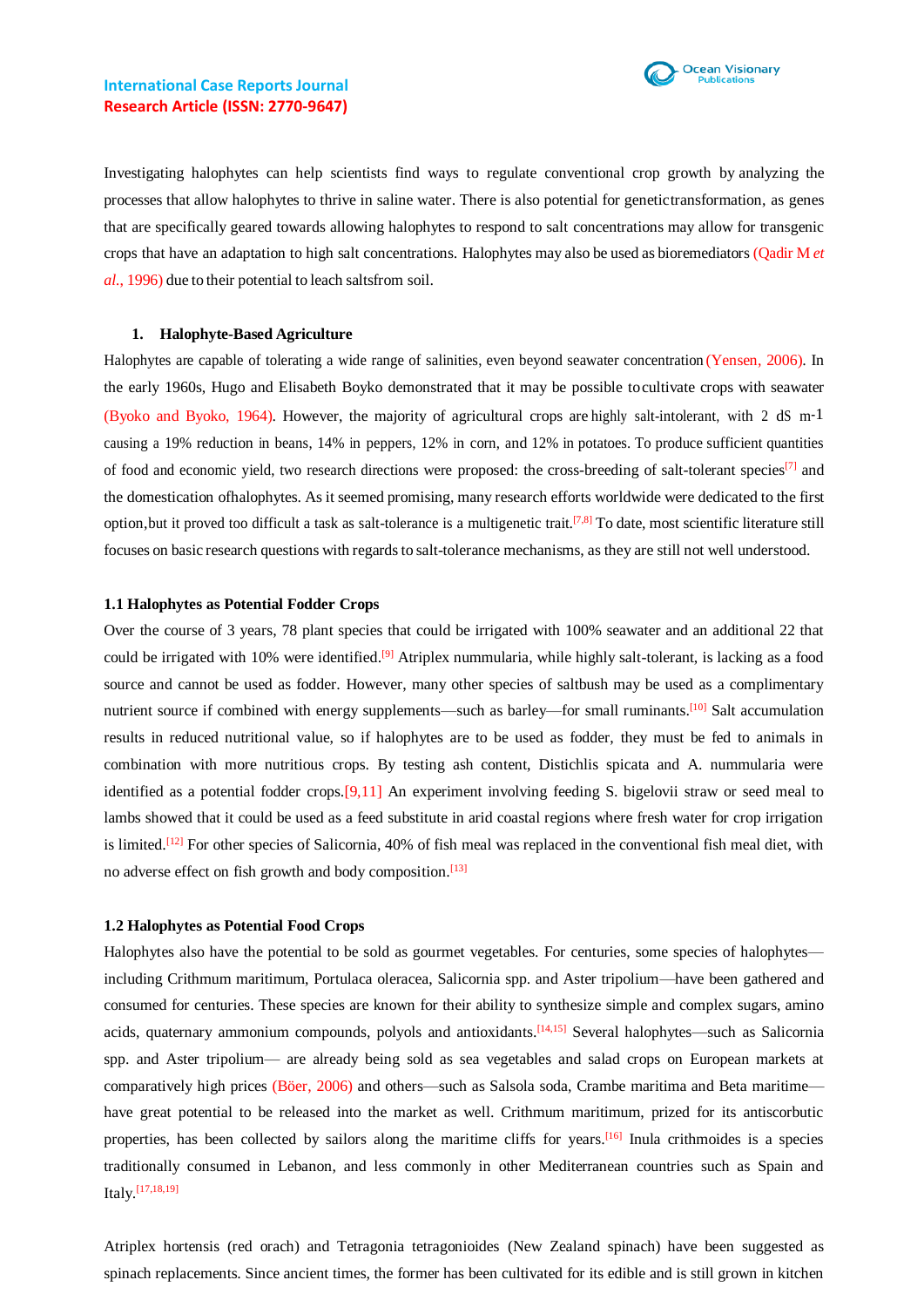

gardens as a pot herb.<sup>[20,21]</sup> It is also remarkably similar in chemical composition to spinach (Carlsson and Clark, 1983).

Currently, quinoa, with its high tolerance for salinity, drought, frost and wind, and it's exceptional nutritional quality, has become an increasingly popular food. It will likely contribute to food security in the future as conditions become more saline. [22]

However, the potential for halophytes to contribute to reducing food insecurity does not mean that existing farming practices do not need to be reevaluated. Aster tripolium, a halophyte being cultivated in projects based in the Netherlands, Belgium and Portugal, exhibited microelement deficiency when indirectly induced by a higher pH (Ventura et al., 2013).

There is a projected 1-1.5% increase in yield for major crops such as wheat, rice, and maize (Wingeyer et al., 2015) which is not enough to keep up with the increasing food demand. It has been recommended that halophytes be bred to improve their agricultural traits so they can become more economically viable. An estimated 2500-3000 species occur naturally in salt marsh habitats, which provides a gene bank from which development of economically viable cash crops is possible. However, this requires further research into the mechanisms via which halophytes are salttolerant. Currently, seed germination of salt marsh species is thought to be determined by temperature, and their success is attributed to their ability to cope with high stem densities and high salt concentrations during growth.

## **2. Salt Tolerance in Halophytes**

Halophytes can be obligate or facultative: obligate halophytes require constant salt for maximum growth, while facultative halophytes can grow with or without saline conditions. Though halophytes make up 1% of the world's flora, they are remarkably diverse in terms of habitat, response to abiotic stresses, and distribution among taxa of flowering plants.<sup>[8]</sup> Based on the classification of halophytes as plants that are able to complete their life cycle at 200 mM NaCl (Flowers and Colmer, 2008), there are 350 species of halophytes distributed in 20 orders and 256 families.<sup>[8]</sup>

Currently, mechanisms are separated into two groups: salt-tolerance and salt-avoidance. Salt- avoidance is usually a result of low salt permeability in the roots (salt exclusion) or the excretion of some of the penetrating ions and retention of others (salt evasion).<sup>[23,24]</sup> Analysis of glycophytes has shown that they also have very similar mechanisms but they are less effective and slower to to function.<sup>[25]</sup> Several studies have shown that tolerant plants may also tolerate other stresses including heavy metals and xenobiotics, which is a sign of great potential in further phytoremediation research.

#### **2.1 Ion Sequestration**

Over the course of evolution, halophilic plants have adapted to extreme air and soil dryness, intense salinization, and summer and low winter temperatures.  $\frac{[26]}{]}$  This is mostly due to their ability to localize ions in metabolically inactive organs and cellular compartments to synthesize compatible osmolytes and to induce antioxidant systems, which also allows them to tolerate the presence of toxic ions.<sup>[26,27]</sup> In order to maintain continuous water absorption, many halophytes store toxic ions—namely, Na+ and Cl−—in the vacuole to avoid cytoplasmic toxicity (Munns and Tester, 2008) It has been well established that under saline conditions, halophytes accumulate compatible osmolytes, such as proline, glycine, and polyphenols. Toxic ions are absorbed via secondary active transport, and plasma membrane transport systems either include or exclude Na+ ions into the cytoplasm, where transport systems sequester  $Na+$  into the vacuoles.<sup>[28]</sup>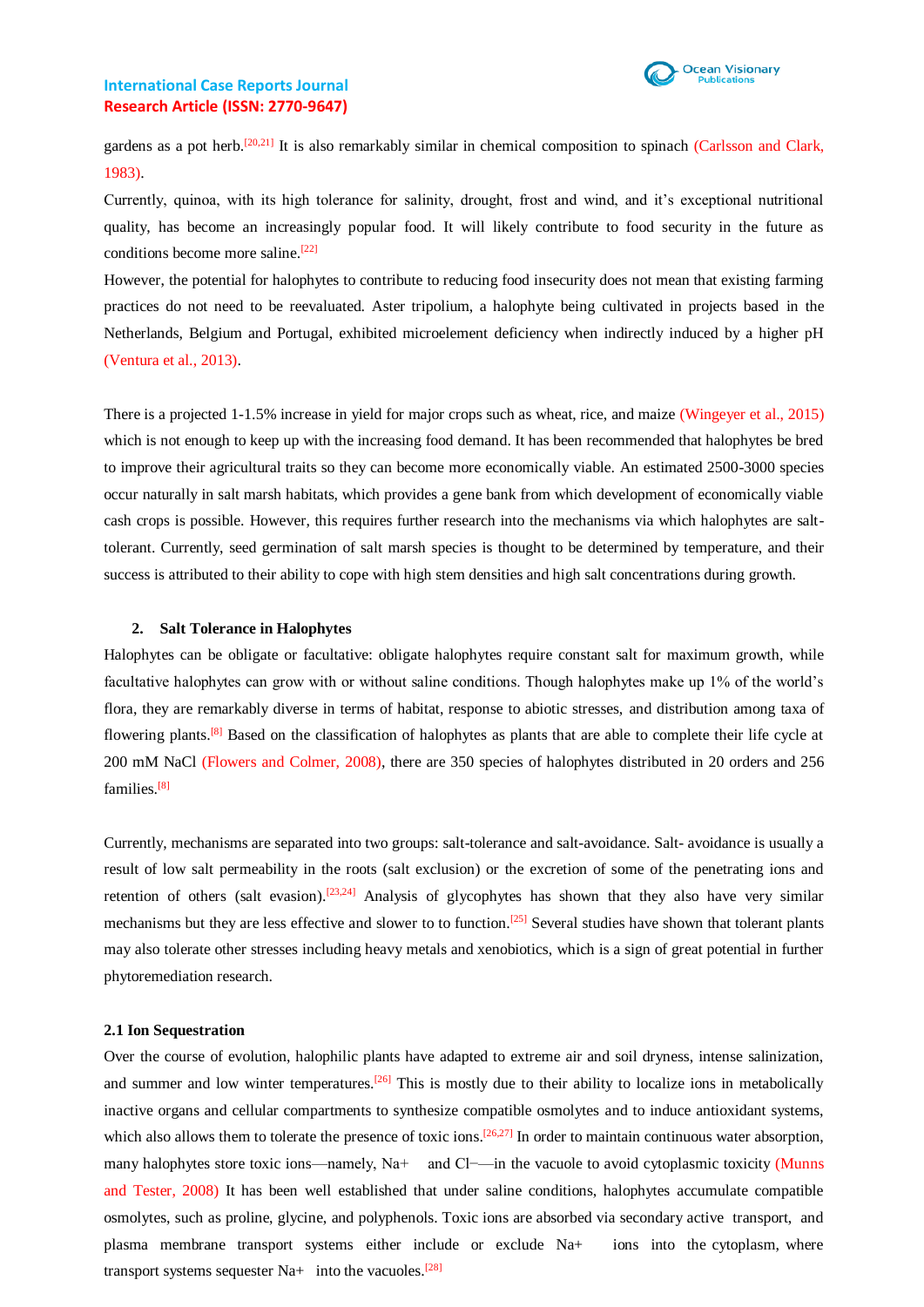

It can be thus assumed that salt and metal-tolerant plants share common physiological traits that create tolerance toward a wide range of abiotic factors.<sup>[26,29]</sup> Studies on the halophyte Mesembryanthemum crystallinum suggest that responses to salt and copper environmental stresses overlap.<sup>[30]</sup>

## **2.2 Synthesis of Osmoprotectants**

Osmolytes are non-toxic highly soluble organic compounds. (Slama et al., 2015) Tolerance is also linked to the ability to synthesize osmoprotectants in order to maintain a favorable water potential gradient and to protect cellular structures (Lefévre et al., 2009). Under salty conditions, polyamines may be involved in the protection of cellular structures from oxidative damage (Bouchereau et al., 1999, Bose et al., 2014), but their specific mechanism is poorly understood .<sup>[31]</sup> Ultimately, due to heavy metal stress also resulting in water stress (Poschenrieder et al., 1989; Nedjimi and Daoud, 2009) and oxidative damages to cellular structures, <sup>[31,32,33]</sup> halophytes' ability to synthesize osmoprotectants may result in their ability to cope with heavy metals.

#### **2.3 Salt Excretion and Succulence**

Many halophytes also have salt tolerance mechanisms in their leaves, with salt glands, salt bladders, trichomes or succulent tissues that remove excess deleterious toxic ions from photosynthetically active tissues and regulate plant tissue ion concentration.<sup>[25,27,31]</sup>

In halophytes containing salt excretion organs—most commonly Poaceae, Tamaricaceae, Chenopodiaceae, and Frankenaciaceae—more than 50% of salt ions entering the leaves can be excreted (Glenn et al. 1999).<sup>[27]</sup> Research studies have also shown that these glands may be able to secrete other metal ions.<sup>[34,35,36]</sup> Studies focused on specific halophytic species and salt marsh species encourage the notion that halophytes being used as potential bioremediators will be a more promising approach in the future. Further research should focus on the identification of additional salt-responsive genes that will further our understanding of salt-tolerating mechanisms.

Succulence is a trait that increases the water content of plant tissues. Caused by an increased size of mesophyll cells and smaller intercellular spaces, osmotically active solutes maintain cell turgor pressure and dilutes the impact of toxic ions (Flowers et al., 1977). Succulent leaves also contain an increased number of larger-sized mitochondria, which helps in fulfilling the energy demands of ion sequestration. Some succulents—such as Halosarcia pergranulata, Mesembryanthemum crystallinum, and Sesuvium portulacastrum— sequester Na+ in vacuoles (Lokhande et al., 2013).[37] Others—such as Atriplex sp., Limonium atifolium, Spartina sp., Sporobolus spicatus, and Porteresia coarctata—also possess salt hairs and salt glands.

Since tolerance is a multigenetic trait, it is likely that many processes are working simultaneously to result in salttolerance. Thus, halophytes are likely to be naturally better at surviving in not only saline environments, but other stressful environments, which would make them better options for phytoremediation than the current salt-sensitive crops chosen for phytoextraction—such as sunflowers, corn, pea, and mustard.<sup>[38]</sup>

#### **3. Halophytes as Bioremediators**

Current chemical treatment of soils is inadequate and expensive. Using halophilic species as bioremediators has been nominated as an effective way to improve soil quality and a promising approach to reduce salt contents in the saline soils (Akhter et al., 2003; Salt et al., 1998, Qadir et al., 1996). Phytoremediation relies on the biological and physical characteristics of plants to remove pollutants from the environment or render them harmless. Potential applications include the removal of heavy metals, radionuclides, petroleum hydrocarbons, chlorinated solvents,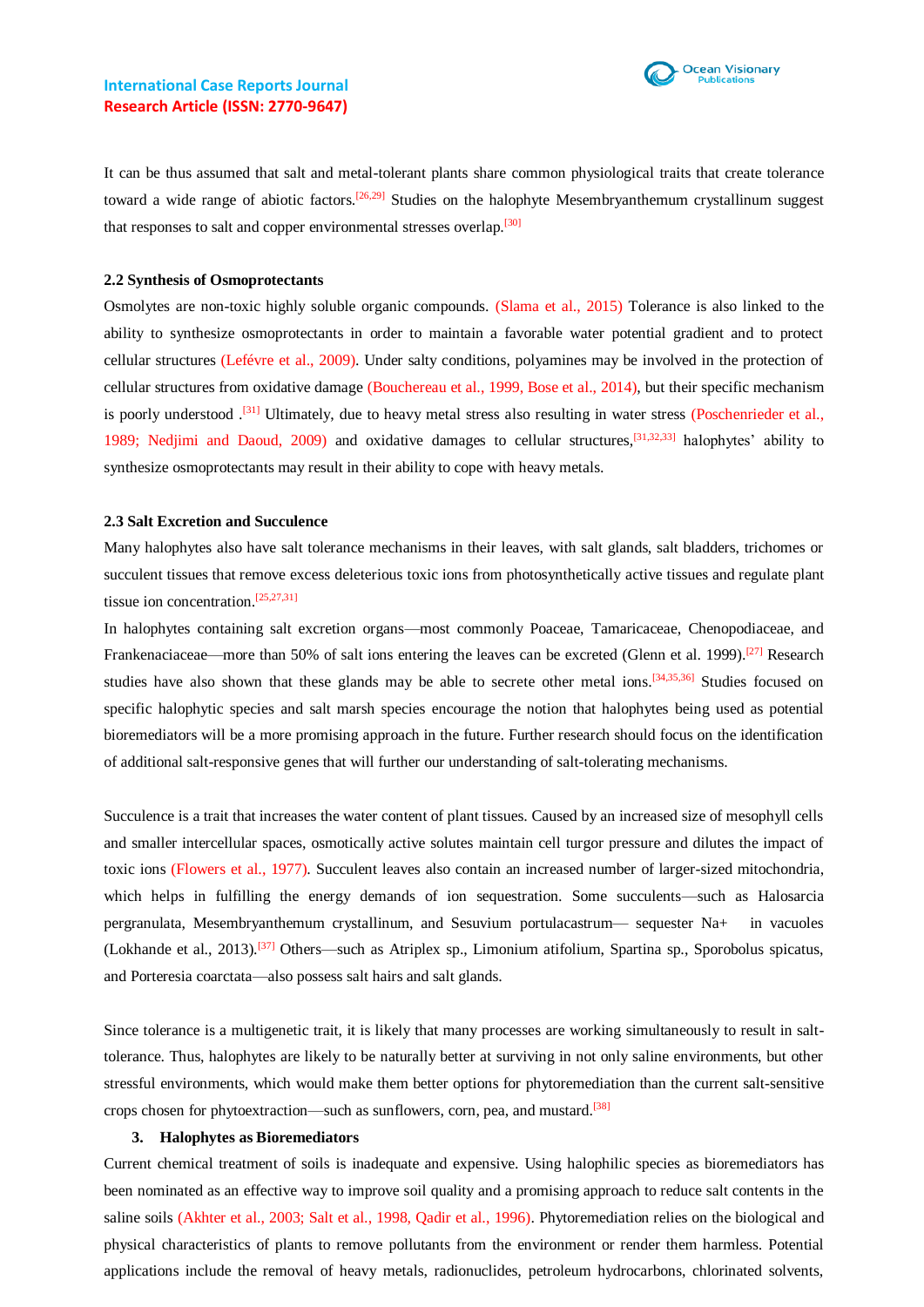

pentachlorophenol (PCP), and Polycyclic Aromatic Hydrocarbons (PAHs) through accumulation (phytoextraction and rhizofiltration) or dissipation (phytovolatilization), degradation (rhizodegradation and phytodegradation), or immobilization (phytostabilization).<sup>[39]</sup>

However, phytoremediation is not as simple as planting halophytes and leaving them to do their work. Plants must be carefully selected and monitored to ensure proper growth, and due to limited knowledge of remediation mechanisms, extensive research is required to identify the suitability of specific plant species.

In Pakistan, Leptochloa fusca (kallar grass) has been demonstrated to have the potential to leach salts from the surface (0–20 cm) and lower depths (>100 cm) of soils, resulting in a decrease of soil salinity, sodicity, and pH. Cultivation resulted in not only high productivity (Mahmood et al., 1994),<sup>[40]</sup> but in the first 3 years, kallar grass was able to improve the chemical composition of soil. After 5 years of growth, was able to maintain the soil fertility, showing increased vegetation growth. This proves that growing salt-tolerant plants can avoid the depletion of saline barren lands (Hollington et al., 2001).<sup>[41]</sup>

Over the course of a 4-month period, Suaeda maritima and Sesuvium portulacastrum are able to accumulate salts in their tissues, 504 and 474 kg of NaCl, respectively, from 1 hectare in Pakistan.<sup>[42]</sup> In Egypt, Juncus rigidus and Juncus acutus were used to similar effect,  $\left[43\right]$  and three salt accumulator halophytes—Tamarix aphylla, Atriplex nummularia, and Atriplex halimus—in Jordan Valley.

It is notable that when selecting halophilic species for bioremediation, species with a greater rate of salt uptake, tolerance to more than one environmental threat, and a large biomass would be required. Despite the evidence provided, further research is needed to identify specific utilization techniques.

## **DISCUSSION**

It must be noted that seawater-based agriculture is not a sustainable solution to the ongoing environmental crisis. While a potentially promising temporary solution due to the large amount of seawater available, seawater irrigation will only further contribute to saline soil. The adaptation of halophytes to become more economically and nutritionally viable is a more sustainable solution, as it does not have any immediate detrimental effects on the environment. More research is needed, as the understanding of halophilic adaptations is poorly understood.

## **CONCLUSION**

Halophytes show significant promise in our continued adaptations to our increasingly saline environment. Not only is there a significant basis for halophyte based agriculture—with high potential for halophilic fodder and food crops—but there is also a considerable amount of potential for halophytes to be used as bioremediators. Further research is needed to identify the best species for bioremediation and nutritional supplementation, with suggestions that crops may be bred or genetically modified to increase salt tolerance or halophytes may be bred to further their economic viability.

### **REFERENCES**

- 1. Khan MA, Duke NC. Halophytes A resource for the Future. Wetlands Ecology and [Management.](https://www.halophyte.org/pdfs/drkhan_pdfs/87.pdf) [2001;6:455-456.](https://www.halophyte.org/pdfs/drkhan_pdfs/87.pdf)
- 2. Flowers MJ, Muscolo A. [Introduction](https://www.ncbi.nlm.nih.gov/pmc/articles/PMC4422832/) to the Special Issue: Halophytes in A Changing World. [2015;7: plv020.](https://www.ncbi.nlm.nih.gov/pmc/articles/PMC4422832/)
- 3. United Nations. Global Issues: Water. from: https[://www.un.org/en/global-issues/water](http://www.un.org/en/global-issues/water)
- 4. Shahid SA, Zaman M, Heng L. Soil Salinity: Historical [Perspectives](https://link.springer.com/chapter/10.1007/978-3-319-96190-3_2) and a World Overview of the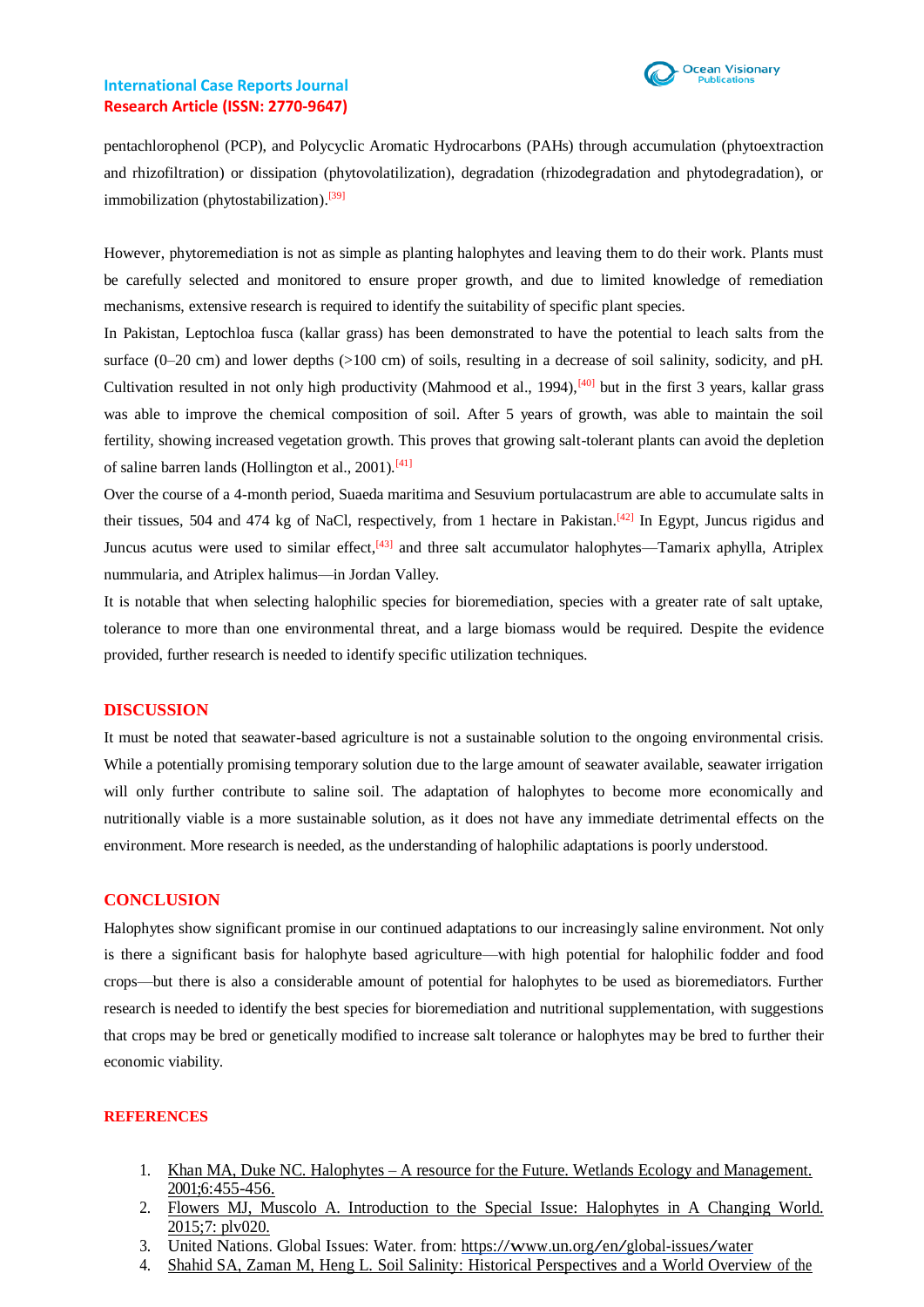

[Problem. In: Guideline for Salinity Assessment, Mitigation and Adaptation Using Nuclear and Related](https://link.springer.com/chapter/10.1007/978-3-319-96190-3_2) [Techniques.](https://link.springer.com/chapter/10.1007/978-3-319-96190-3_2) Springer*,* Cham. 2018.

- 5. [Flowers J, Colmer TD. Plant Salt](https://pubmed.ncbi.nlm.nih.gov/25844430/) Tolerance: Adaptations in Halophytes. Ann Bot*.* 2015;115:327- [331.](https://pubmed.ncbi.nlm.nih.gov/25844430/)
- 6. Amal Ahmed Morsy, Karima Hamid A Salama, [Mohammed Magdy F. Mansour.](https://link.springer.com/chapter/10.1007/978-981-15-2156-0_7) Coping with Saline Environment: Learning from [Halophytes. 2020.](https://link.springer.com/chapter/10.1007/978-981-15-2156-0_7)
- 7. [Flowers TJ, Yeo AR. Breeding for Salinity Resistance in Crop Plants –](https://www.publish.csiro.au/FP/PP9950875) Where Next. Australian Journal of Plant [Physiology. 1995;22:875-884.](https://www.publish.csiro.au/FP/PP9950875)
- 8. Flowers TJ, Galal [HK, Bromham L. Evolution of Halophytes: Multiple Origins of Salt](https://www.publish.csiro.au/fp/fp09269) Tolerance in Land Plants. Functional Plant Biology. [2010;37:604-612.](https://www.publish.csiro.au/fp/fp09269)
- 9. Pasternak D. Fodder Production with Saline *Water.* [Project Report January 1982–December 1989.](https://www.cabdirect.org/cabdirect/abstract/19916776023) [BGUN-ARI. 1990;35:181.](https://www.cabdirect.org/cabdirect/abstract/19916776023)
- 10. El Shaer HM. Halophytes and [salt-Tolerant](https://coek.info/pdf-halophytes-and-salt-tolerant-plants-as-potential-forage-for-ruminants-in-the-nea.html) Plants as Potential Forage for Ruminants in the Near East Region. Small Ruminant Research. [2010;91:3-12.](https://coek.info/pdf-halophytes-and-salt-tolerant-plants-as-potential-forage-for-ruminants-in-the-nea.html)
- 11. Amnon Bustan, Dov [Pasternak, Irina Pirogova, Muhamet Durikov, Tonny T Devries, Shaher El-](http://lib3.dss.go.th/fulltext/Journal/J.Sci.Food%20and%20Agri/2005v85/no.12/2005v85no12p2077-2084.pdf)Meccawi. Evaluation of Saltgrass as a Fodder Crop for Livestock. [Journal of the Science of Food](http://lib3.dss.go.th/fulltext/Journal/J.Sci.Food%20and%20Agri/2005v85/no.12/2005v85no12p2077-2084.pdf)  [and Agriculture. 2005;85:2077-2084.](http://lib3.dss.go.th/fulltext/Journal/J.Sci.Food%20and%20Agri/2005v85/no.12/2005v85no12p2077-2084.pdf)
- 12. Swingle [RS, Glenn EP, Squires V. Growth Performance of Lambs Fed Mixed Diets Containing](https://www.sciencedirect.com/science/article/abs/pii/S0377840196010188) Halophyte Ingredients. Animal Feed Science and Technology. [1996;63:137-148.](https://www.sciencedirect.com/science/article/abs/pii/S0377840196010188)
- 13. Belal IEH, Al-Dosari M. [Replacement](https://onlinelibrary.wiley.com/doi/10.1111/j.1749-7345.1999.tb00877.x) of Fish Meal with Salicornia Meal in Feed for Nile tilapia Oreochromis niloticus. Journal of the World Aquaculture Society. [1999;30:285-289.](https://onlinelibrary.wiley.com/doi/10.1111/j.1749-7345.1999.tb00877.x)
- 14. Parvaiz A, Satyawati S. Salt Stress and [Phyto-Biochemical](https://www.agriculturejournals.cz/publicFiles/01024.pdf) Response of Plants A Review. Plant*,* Soil and Environment*.* [2008;54:89-99.](https://www.agriculturejournals.cz/publicFiles/01024.pdf)
- 15. Ventura Y, Sagi M. Halophyte Crop Cultivation: [The Case for Salicornia and Sarcocornia.2013.](https://www.researchgate.net/publication/252321242_Halophyte_crop_cultivation_The_case_for_Salicornia_and_Sarcocornia)
- 16. [Cunsolo F, Ruberto G, Amico V, Piatelli M. Bioactive Metabolites](https://pubs.acs.org/doi/abs/10.1021/np50099a022) from Sicilian Marine Fennel, Crithmum Maritimum. Journal of Natural Products [1993;56:1598-1600.](https://pubs.acs.org/doi/abs/10.1021/np50099a022)
- 17. Zurayk R, Baalbaki [R. Inula Crithmoides: A Candidate Plant for Saline Agriculture. Arid Soil Research](https://www.researchgate.net/publication/248986685_Inula_crithmoides_A_candidate_plant_for_saline_agriculture)  and Rehabilitation*.*[1996;10:213-223.](https://www.researchgate.net/publication/248986685_Inula_crithmoides_A_candidate_plant_for_saline_agriculture)
- 18. [Guarrera PM, Salerno G, Caneva G.](https://ethnobiomed.biomedcentral.com/articles/10.1186/1746-4269-2-37) Food, Flavouring and Feed Plant Tra- Ditions in the Tyrrhenian Sector of Basilicata, Italy. Journal of Ethnobiology and [Ethnomedicine.](https://ethnobiomed.biomedcentral.com/articles/10.1186/1746-4269-2-37) 2006;2:37.
- 19. Tardío J, Pardo [de Santayana M, Morales R. Ethnobotanical Review](https://onlinelibrary.wiley.com/doi/abs/10.1111/j.1095-8339.2006.00549.x) of Wild Edible Plants in Spain. Botanical Journal of the Linnean Society. [2006;152:27-71.](https://onlinelibrary.wiley.com/doi/abs/10.1111/j.1095-8339.2006.00549.x)
- 20. [Wilson C, Lesch SM, Grieve CM. Growth Stage Modulates Salinity Toler-](https://www.sciencedirect.com/science/article/abs/pii/S0305736499910867) Ance of New [Zealand Spinach \(Tetragonia tetragonioides, Pall\) and Red Orach \(Atriplex hortensis L.\). Annals of](https://www.sciencedirect.com/science/article/abs/pii/S0305736499910867) [Botany. 2000;85:501-509.](https://www.sciencedirect.com/science/article/abs/pii/S0305736499910867)
- 21. Słupski J, [Achrem-Achremowicz](https://www.researchgate.net/publication/227783823_Effect_of_processing_on_the_amino_acid_content_of_New_Zealand_spinach_Tetragonia_tetragonioides_Pall_Kuntze) J, Lisiewska Z, Korus A. Effect of processing on the amino acid content of New Zealand spinach (Tetragonia [tetragonioides](https://www.researchgate.net/publication/227783823_Effect_of_processing_on_the_amino_acid_content_of_New_Zealand_spinach_Tetragonia_tetragonioides_Pall_Kuntze) Pall. Kuntze). International Journal of Food Science and Technology. [2010;45:1682-1688.](https://www.researchgate.net/publication/227783823_Effect_of_processing_on_the_amino_acid_content_of_New_Zealand_spinach_Tetragonia_tetragonioides_Pall_Kuntze)
- 22. [Adolf, VI, Jacobsen, SE, Shabala, S. Salt Tolerance Mechanisms in Quinoa \(](https://www.sciencedirect.com/science/article/abs/pii/S0098847212001554)*Chenopodium quinoa* Willd.). Environmental and Experimental Botany. [2013;92:43-54.](https://www.sciencedirect.com/science/article/abs/pii/S0098847212001554)
- 23. Mozafar A, Goodin JR. [Vesiculated](https://www.ncbi.nlm.nih.gov/pmc/articles/PMC396355/) Hairs: a Mechanism for Salt Tolerance in Atriplex Halimus L. Plant Physiol*.* 1970; [45:62-65.](https://www.ncbi.nlm.nih.gov/pmc/articles/PMC396355/)
- 24. [Ramadan T. Ecophysiology of Salt Excretion in the Xero-Halophyte Reaumuria Hirtella. New](https://www.jstor.org/stable/2588296) Phytol. [1998;139:273-281.](https://www.jstor.org/stable/2588296)
- 25. Orcutt DM, Nilsen ET. Phytotoxicity and Soil Pollution: Heavy Metals and Xenobiotics. In:The Physiology of Plants Under Stress, Soil and Biotic Factors. New York, John Wiley and Sons, Inc. 2000:481-517.